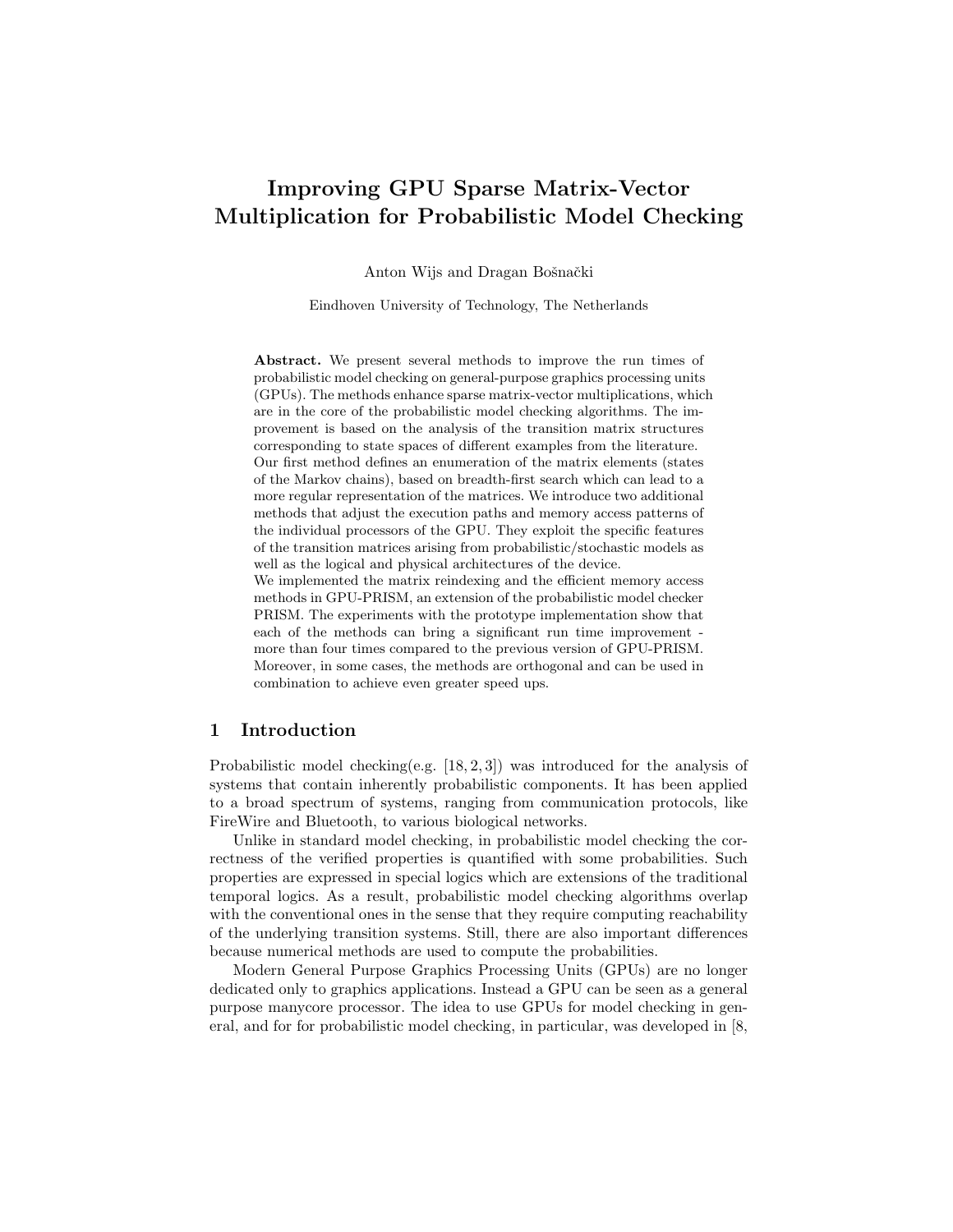9]. The main goal was to speed up the numerical components of the algorithms. More precisely, it turns out that one can harness the massively parallel processing power of the GPUs to accelerate linear algebraic operations, like sparse matrix vector multiplication (SpMV) and its derivatives, which are in the core of the algorithms. Significant speed ups, often of more than ten times in comparison to the sequential analogues, can easily be achieved.

In this paper we describe three novel methods to improve the sparse vector multiplication and the related algorithms. The methods exploit the specific structures of the matrices that arise in probabilistic model checking. The matrices contain transition probabilities for the underlying Markov chains, which are actually the state spaces of the probabilistic models. Therefore we first present an overview of the transition matrices/state spaces based on the examples that occur in the standard distribution of the model checker PRISM [17].

The efficiency of the GPU computations crucially depends on the usage of the various types of memories that are on the device. The difference in speed between various memories can be up to 100 times. Therefore we strive to achieve so called coalesced memory access to the memory, when the active processors of the GPUs fetch data from addresses which are physically close to one another. It turns out that to obtain such efficient memory access patterns it is advantageous to have elements of the matrix grouped as close as possible to the main diagonal. To achieve this we develop a heuristics that assigns indices to the states of the Markov Chains based on breadth-first search. This preprocessing of the matrix is already sufficient to produce significant speed ups (up to five times) with the standard versions of the sparse matrix-vector multiplication algorithms.

We also present two additional algorithms that are based on the so-called coalesced access to the memory, when threads which are performed simultaneously request data from memory locations which are sufficiently close to each other.

In the first of these algorithms each thread processes one row of the matrix. The algorithm groups the threads in segments of rows that conform nicely with the logical and physical architecture of the GPU. This ensures efficient access to contiguous memory locations. The second method also groups the rows in segments, with the difference that each row is processed by two threads working in parallel.

We implemented our methods in GPU-PRISM [10], an extension of the probabilistic model checker PRISM. Each of the efficient memory access methods can achieve runtime improvements up to factor 4.5.

# 2 GPU Preliminaries

Harnessing the power of GPUs is facilitated by the new APIs. In this paper we assume a concrete NVIDA GPU architecture and its Compute Unified Device Architecture (CUDA) interface [13]. Nevertheless, the algorithms that we present here can be straightforwardly extended to a more general context, i.e., for an architecture which provides massive hardware multithreading, supports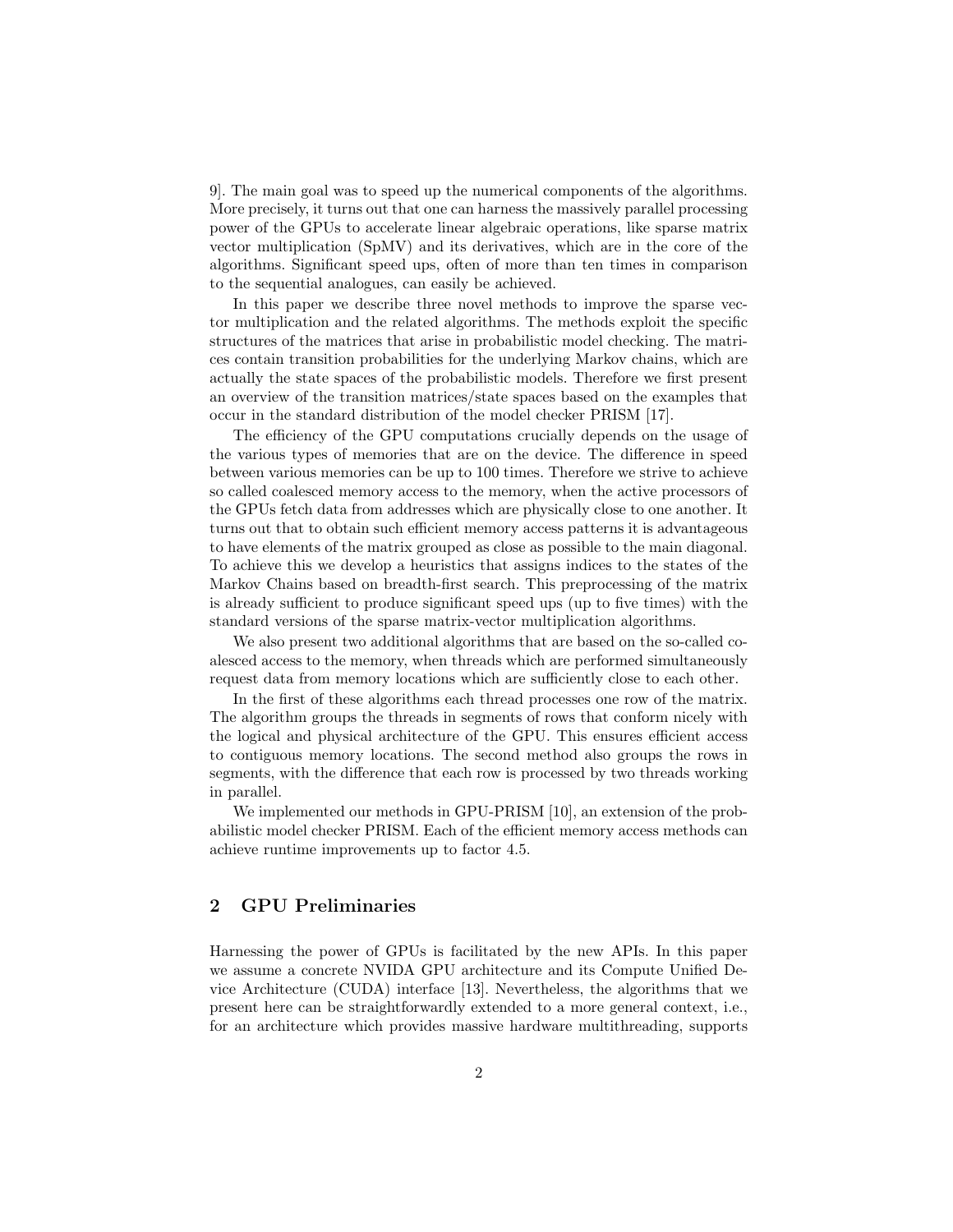the single instruction multiple thread (SIMT) model, and relies on coalesced access to the memory.

CUDA is an interface by NVIDIA which is used to program GPUs. CUDA programs are basically extended C programs. To this end CUDA features extensions like: special declarations to explicitly place variables in some of the memories (e.g., shared, global, local), predefined keywords (variables) containing the block and thread IDs, synchronization statements for cooperation between threads, run time API for memory management (allocation, deallocation), and statements to launch functions on GPU. In this section we give only a brief overview of CUDA. More details can be found in, for instance, [8].

CUDA Programming Model. A CUDA program consists of a host program which runs on the CPU and a set of CUDA kernels. The kernels, which are the parallel parts of the program, are launched on the GPU device from the host program, which comprises the sequential parts. The CUDA kernel is a parallel kernel that is executed on a set of threads. Each thread of the kernel executes the same code. Threads of a kernel are grouped in blocks. Each thread block is uniquely identified by its block ID and analogously each thread is uniquely identified by its thread ID within its block. The dimensions of the thread and the thread block are specified at the time of launching the kernel. The grid can be one- or two-dimensional and the blocks are at most three-dimensional.

CUDA Memory Model. Threads have access to different kind of memories. Each thread has its own on-chip registers and off-chip local memory, which is quite slow. Threads within a block cooperate via shared memory which is on-chip and very fast. If more than one block are executed in parallel then the shared memory is equally split between them. All blocks have access to the device memory which is large (up to 6GB), but slow since, like the local memory, it is not cached. The host (CPU program) has read and write access to the global memory (Video RAM, or VRAM), but cannot access the other memories (registers, local, shared). Thus, the global memory is used for communication between the host and the kernel.

CUDA Excution Model. GPU performs computations in SIMT (Single Instruction Multiple Threads) manner, which means that each thread is executed independently with its own instruction address and local state (registers and local memory). The threads of a block are executed in groups of 32 called *warps*. All threads of the warp execute a single (not necessarily the same) instruction. Thus, each thread of the warp can basically execute its own program. However, our goal is to avoid such an execution divergence, i.e., to make the threads perform the same execution as long as possible. Also with regard to the memory access threads can also use different addresses which leads to a memory divergence. This should also be avoided and this is actually our main objective throughout this paper. We develop algorithms that request sufficiently close memory locations, such that requests of the same warp can be grouped together (coalesced) for a more efficient memory access.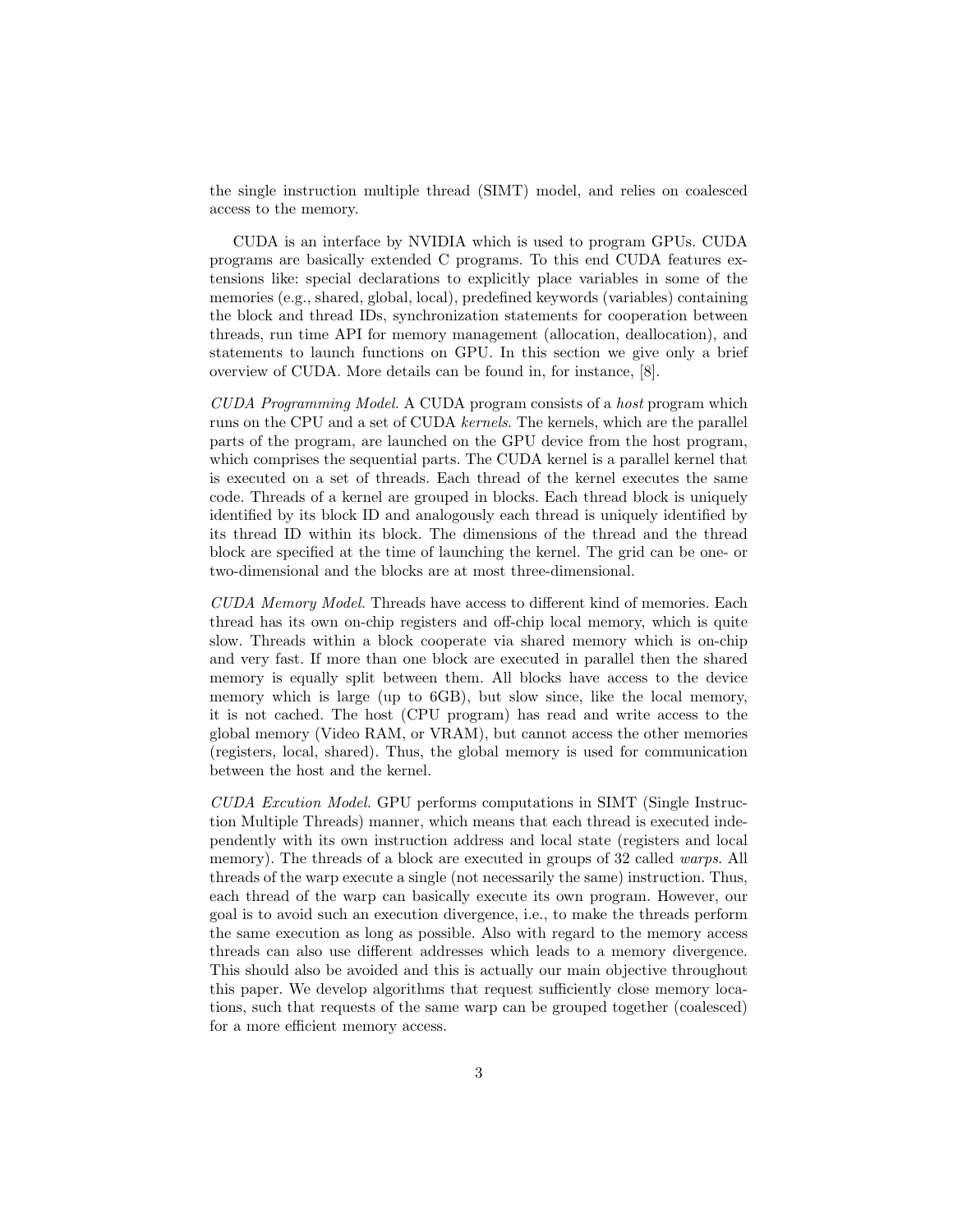# 3 Structures of Transition Probability Matrices and BFS reindexing

To exploit the specifics of the transition matrices that arise in probabilistic model checking, we analyze some case studies from the literature. In particular, we consider the examples of probabilistic and stochastic models that are part of the standard distribution of PRISM. Since PRISM is probably the most widely applied probabilistic model checker, these examples give a good overview about the kinds of models that are used in applications. There are models from different areas, like probabilistic algorithms, queuing theory, chemistry, and biology. (We do not consider models of the Markov decision processes type.)

Our first goal is to qualitatively examine the state spaces. Therefore, we make plots of the corresponding transition probability matrices. The existence of the probability greater than zero, i.e., a transition in the underlying Markov chain represented by the matrix element, is represented with a dot. The plots of the transition matrices are given on the left hand side of each pair of plots in Figures 2 and 3. Such plots can help identifying patterns in the elements which could possibly be exploited in the algorithms.

In PRISM each state is given a number between 0 and  $n-1$ , where n is the number of states in the underlying Markov chain. The plots on the lefthand side are based on the original indexing of the states as it is produced by (GPU-)PRISM. We explain below the plots on the right-hand side.

One can observe that there is often some regularity in the distribution of the non-zero elements. In most of the examples one can notice diagonal grouping of the elements. The diagonals are either parallel to the main matrix diagonal or they close some angle with it. The most notable in that regard are cluster, tandem, cell, and molecules, but also in the other examples (except herman) the diagonal structure is prevailing. The most remarkable of all is the matrix for herman which has some sort of "fractal" structure, reminiscent of the Sierpinski carpet or similar examples.<sup>1</sup>

#### 3.1 Breadth-first search reindexing of the states

A diagonal grouping, similar to the one exhibited by the PRISM examples, has been exploited before in algorithms for sparse matrix-vector multiplication to improve the run-times  $[6, 7, 20]$ . This was based on the advantageous memory access pattern which arises from the distribution of the non-zero elements. Because of the diagonal structure, threads that belong to the same block access locations in the main memory which are close to each other. In the coalesced access the threads (preferably of the same block) access consecutive memory locations. This minimizes the number of accesses that are needed to provide data

<sup>&</sup>lt;sup>1</sup> It would be worth exploiting where this structure comes from and if there are also other examples of Markov chains, not necessarily in probabilistic model checking, that have this kind of a "fractal" structure. Considering that the fractals have been used for image compression, maybe one could develop an efficient compact representation of the transition matrices.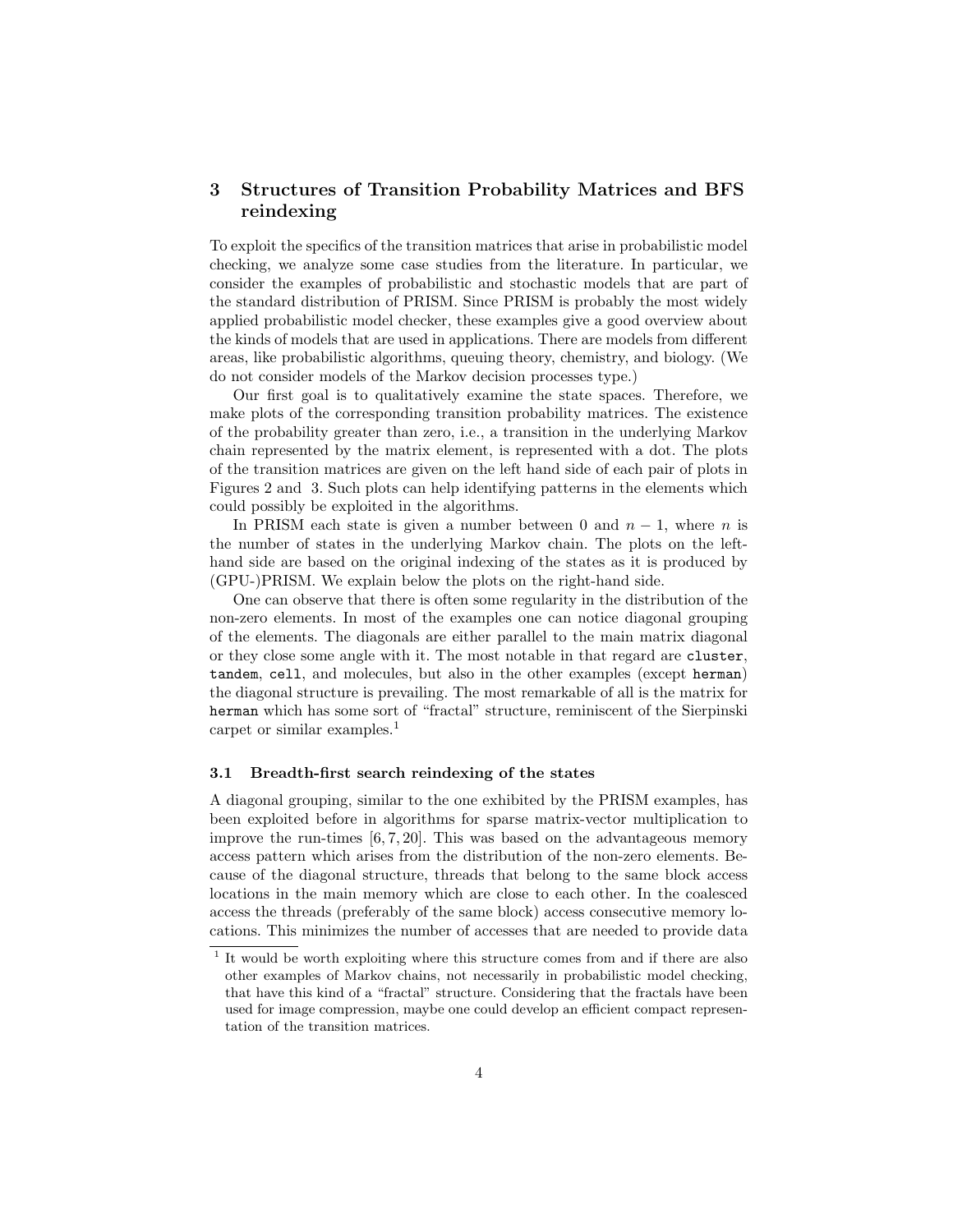to all threads in the block. In the ideal case, all necessary data can be fetched simultaneously for all threads in the block.

For illustration, consider matrix  $M$  given in Fig. 1a in which the non-null and null elements are denoted with  $\bullet$  and  $\circ$ , respectively.

| 0 1 2 3 4 5                                                                                                                                                                                                                                                                                                                                                                                                               |                                                                                                                                                       |
|---------------------------------------------------------------------------------------------------------------------------------------------------------------------------------------------------------------------------------------------------------------------------------------------------------------------------------------------------------------------------------------------------------------------------|-------------------------------------------------------------------------------------------------------------------------------------------------------|
| $\begin{array}{c} 0 \\ 1 \\ 2 \end{array} \left( \begin{array}{ccc} \bullet & \bullet & \circ & \circ & \circ \\ \bullet & \bullet & \circ & \circ & \circ \\ \circ & \bullet & \bullet & \circ & \circ \end{array} \right)$<br>$3   \circ \circ \bullet \bullet \bullet \circ$<br>$\frac{4}{5}$ $\begin{pmatrix} \circ & \circ & \bullet & \bullet & \bullet \\ \circ & \circ & \circ & \bullet & \bullet \end{pmatrix}$ | thread ID $012345$<br>iteration $0 \mid 0 0 1 2 3 4 \mid$<br>iteration $1 \mid 1 \mid 2 \mid 3 \mid 4 \mid 5 \mid$<br>iteration 2 [ $*$ 2 3 4 5 $*$ ] |
|                                                                                                                                                                                                                                                                                                                                                                                                                           |                                                                                                                                                       |

Fig. 1. (a) An example of a diagonally shaped matrix. (b) A memory access pattern corresponding to the matrix.

We want to multiply M with a vector x. For simplicity, suppose that we use to this end a kernel with one dimensional grid. The grid consists of one block that contains six threads. Further, let one thread processes one row in the multiplication algorithm by performing the inner product of the row with the vector. We assume that thread IDs range from 0 to 5 and that thread  $i$  processes row *i*, for  $0 \le i \le 5$ .

During the execution we can observe the memory access pattern given in Fig. 1b. The top row of the pattern contains the thread IDs. The rest of the rows represent the access to the vector elements during the computation of the matrix vector product. Each of these rows corresponds to an iteration. In each row, the entry in a column corresponding to thread i contains the index of the vector element that is accessed in the iteration corresponding to the row. The special entry "\*" denotes that the corresponding thread accesses no element during the iteration. Which element of vector x is accessed by the thread is determined by the column index of the non-null element of the matrix which is processed by the thread during the corresponding iteration. Therefore, during iteration 0, both thread 0 and thread 1 access  $x[1]$ , for  $2 \leq i \leq 5$ , thread i uses  $x[i - 1]$ . Element  $x[5]$  is not used during iteration 0. The other rows of the pattern are interpreted in an analogous way. One can see that in most of the cases threads with consecutive ID numbers access consecutive indices and therefore to consecutive memory locations that correspond to the elements of vector x.

The access to the memory locations corresponding to the matrix elements is not contiguous though. However, as we show in Section 4, this can also be achieved to a significant extent, by using an appropriate memory storage format for the matrix.

Considering the potential benefits of the diagonal structure, a natural idea is to try to permute the indices of the matrix such that a diagonal structure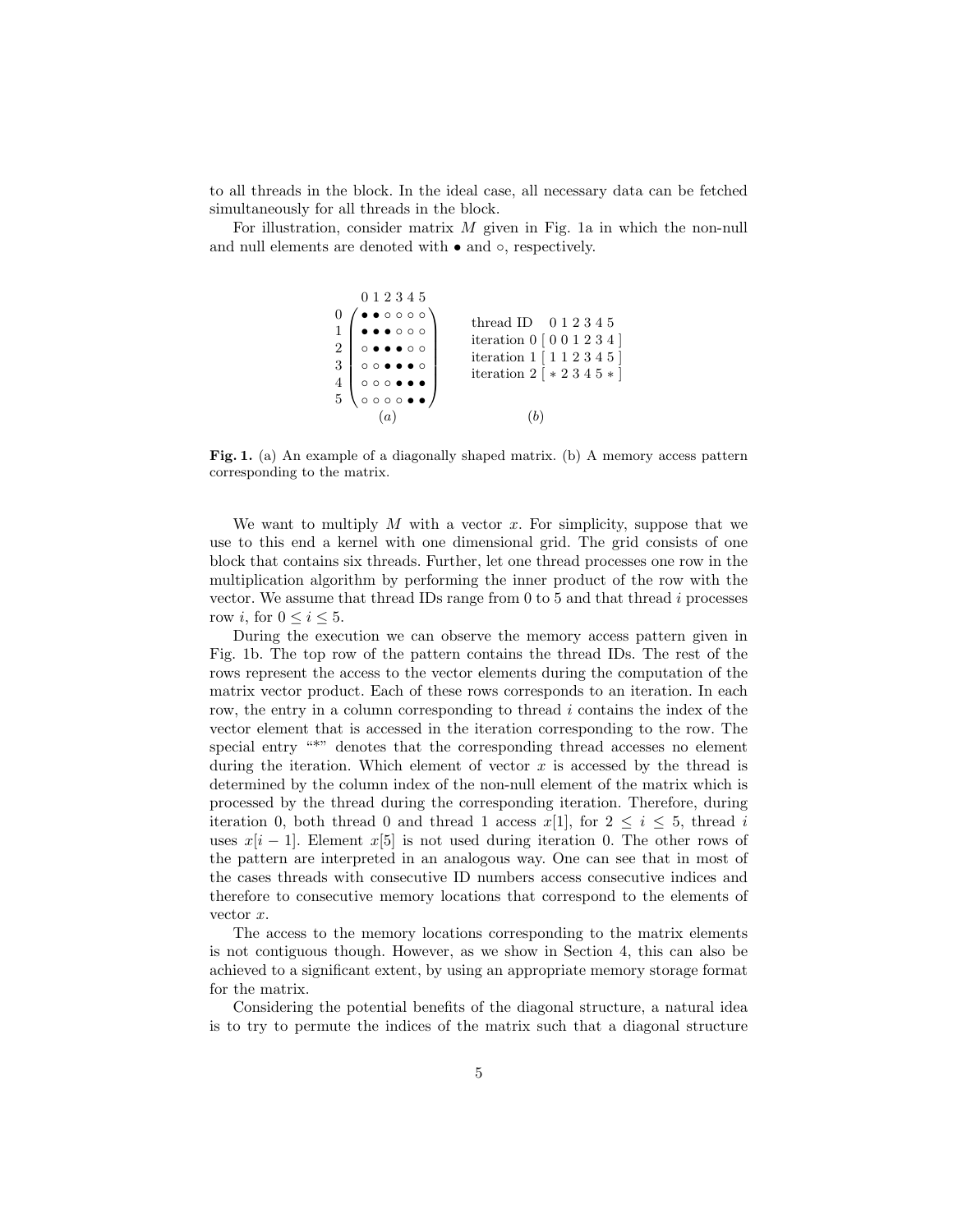

Fig. 2. Plots of transition matrices of models from the PRISM standard distribution. For each model two plots are given: the transition matrix produced by PRISM (left) and the transition matrix after the BFS reindexing (right). The numbers in the model names denote the values of the model parameters in the order they are asked by PRISM. The model names are (from left two right and top to botom, respectively): cluster, tandem, cell, molecules knac, polling, dice, firewire imple, and embedded.

is obtained. The approach that we use for that purpose is to re-enumerate the states of the underlying graph of the Markov chain in breadth-first search (BFS) order. The rational behind this is to exploit the locality of the Markov chains, i.e., the fact that most of the states are connected to their immediate neighbors and that there are not too big transition "jumps" between states. This would ensure that the differences between the row and column indices of the non-zero elements of the matrix stay within a predefined interval, i.e., that they stay within some relatively narrow strip around the main diagonal.

The plots of the matrices after the BFS reindexing are given on the righthand sides in Figs. 2 and 3. At least in two cases (brp and leader) the structure of the matrix has been "diagonalized", in the sense that different lines/diagonals are brought closer to each other. In the case of leader the original "staircase" structure is transformed into a line parallel to the main diagonal. The matrices of kanban and two dice have become more compact, in the sense that there are less "islands" in the state space. One can benefit also from such a grouping of the indices like for the clustering around the main diagonal, for analogous reasons. Moreover, in the matrices that had already a "nice" diagonal structure, like cluster, tandem, cell, and polling, the structure is preserved. The "fractal" example, herman, stays the same under reindexing as well as the small example dice.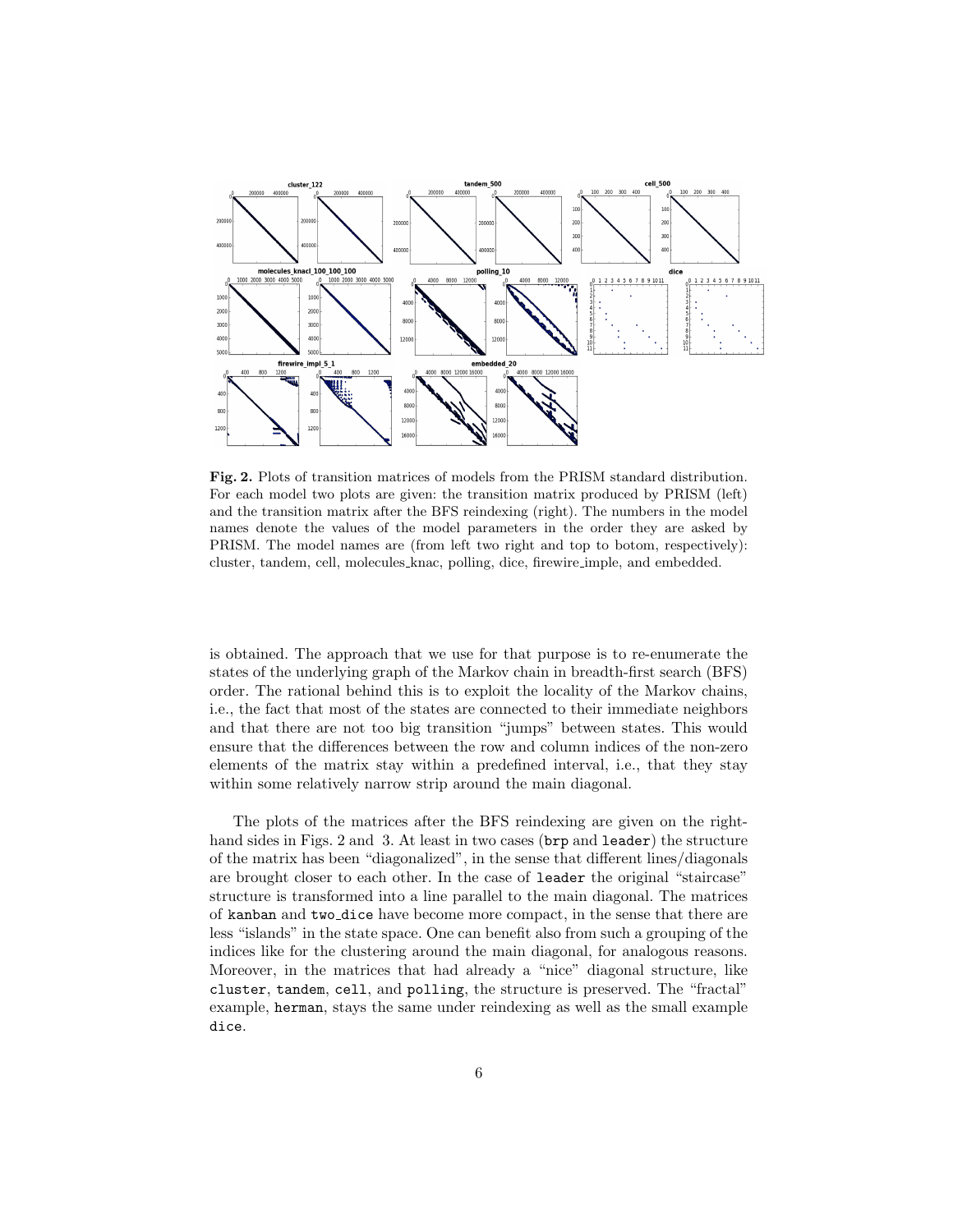

Fig. 3. (continued) Plots of transition matrices of models from the PRISM standard distribution. For each model two plots are given: the transition matrix produced by PRISM (left) and the transition matrix after the BFS reindexing (right). The numbers in the model names denote the values of the model parameters in the order they are asked by PRISM. The model names are (from left two right and top to botom, respectively): kanban, brp, two\_dice, leader\_sych, fms, and herman.

# 4 Coalescing Matrix Data Access

As we saw in the previous section, by grouping the non-zero elements of the matrix in diagonal shapes, a contiguous access to the elements of the vector is made possible. To also achieve the same for the non-zero elements of the matrix, special care should be taken of the format in which the matrix is stored in the memory of the GPU. Also, once we have the convenient storage formats corresponding algorithms should be developed that can efficiently exploit the new data structure. In the sequel we present two new storage methods and their corresponding algorithms.

#### 4.1 Sparse Matrix Representation

Although in theory the size of the matrix is in general  $\Theta(n^2)$ , where *n* is the number of rows, for sparse models that usually appear in practice the matrices can be significantly compressed. Such matrix compression is a standard technique used for probabilistic model checking and to this end special structures are used. In the algorithms that we present in the sequel we use the so called *modified* sparse row/column format (MSR) [16, 5] or its modifications. We illustrate this format on the example in Fig. 4.

The non-zero elements of the matrix are linearly stored in the array non-zeros. Elements belonging to the same row are stored in consecutive cells. The beginning of each row is given by the array row-starts. Array colscontains the column indices of the corresponding elements in non-zeros.

Algorithm 1 is the basic kernel of an SpMV algorithm that is executed by each of the threads. This kernel was developed based on the sequential implementation of PRISM $(cf. [8, 9])$ .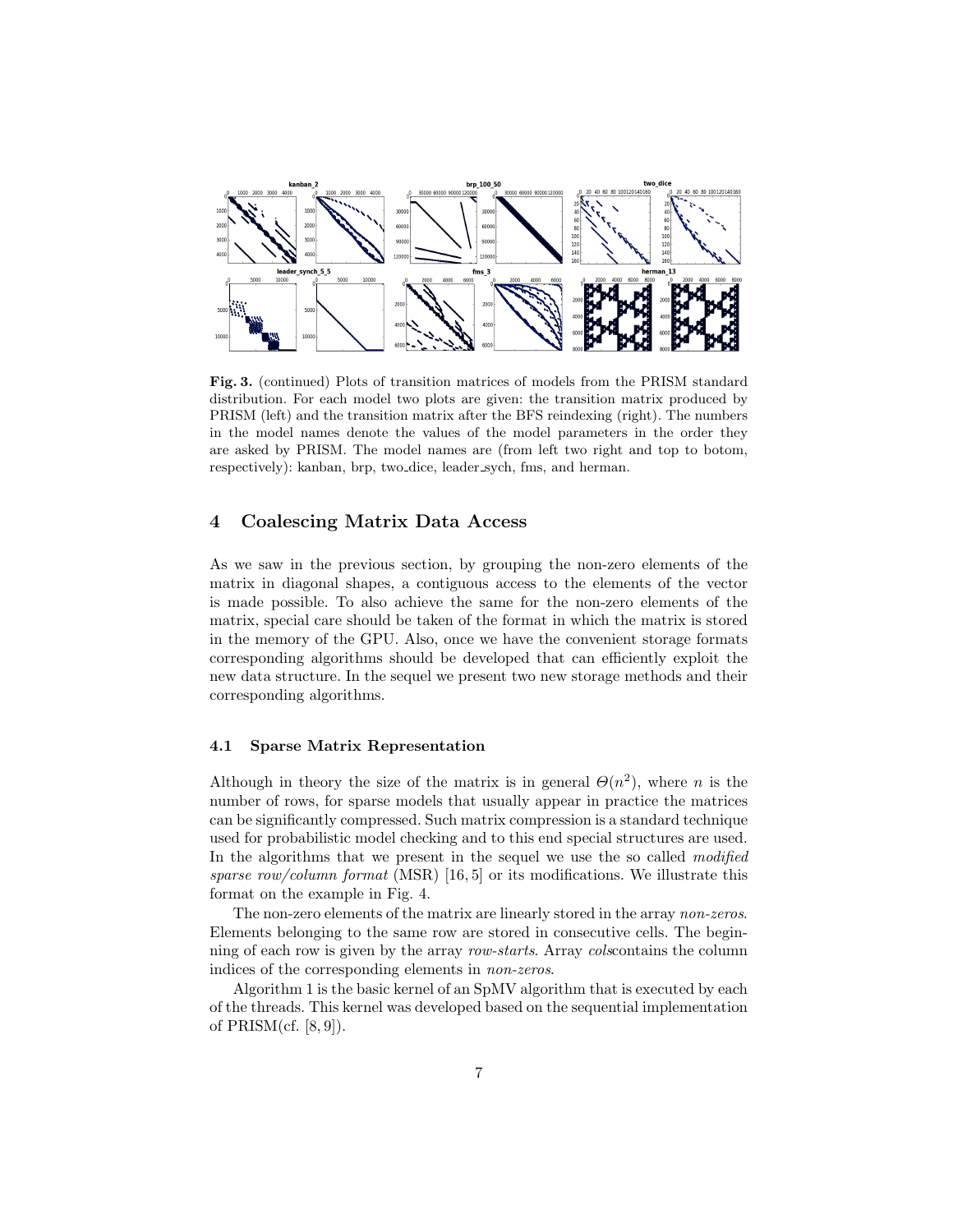|              | 0 1 2 3 4 5 6                               |                                  |                  |    |   |   |   |             |  |                  |
|--------------|---------------------------------------------|----------------------------------|------------------|----|---|---|---|-------------|--|------------------|
| 0            | 0a b 0 0 0 0                                |                                  |                  |    |   |   |   |             |  |                  |
| $\mathbf{1}$ | 00c d 000                                   | $\vert \textit{row-stats} \vert$ |                  |    | 5 |   |   |             |  |                  |
| 2            | 0000e00                                     | $\cos$                           |                  | ٠, | 3 | 4 | 3 | $4^{\circ}$ |  | $\overline{2}$   |
| 3            | 00g000                                      | $non-zeros$                      | $\boldsymbol{a}$ | c  | d | e | a | n           |  | $\boldsymbol{k}$ |
| 4<br>5       | 0 0 0 0 h 0 0<br>$i, j \ 0 \ 0 \ 0 \ 0 \ 0$ |                                  |                  |    |   |   |   |             |  |                  |
| 6            | k <sub>0</sub>                              |                                  |                  |    |   |   |   |             |  |                  |

Fig. 4. An example of MSR storage format. The lettters denote the non-zero elements of the matrix. On the right-hand side is the MSR representation of the matrix.

In the sequel we give only the kernels, i.e., the parts of the algorithms that are executed on the GPUs, since the host program, the CPU parts, are fairly standard. (A generic host program can be found in its integral form in our previous papers on GPU model checking [8]. A host program, which is essentially the same, can be used for all algorithms presented in this section.)

| <b>Require:</b> row-starts, cols, non-zeros, n, x, x', BlockId, BlockSize, ThreadId |
|-------------------------------------------------------------------------------------|
|                                                                                     |
|                                                                                     |
|                                                                                     |
| // start of row                                                                     |
| $//$ end of row                                                                     |
|                                                                                     |
|                                                                                     |
|                                                                                     |
|                                                                                     |

Algorithm 1 assumes an MSR memory storage format. Therefore, input of the algorithm is an MSR representation (as a three separate arrays), followed by the matrix size n, vector x, as well as the GPU bookkeeping IDs. Vector  $x'$ , which is the output of the algorithm, is the result of the matrix-vector multiplication.

In line 1 the 'absolute' thread ID is computed since ThreadIdis relative to the block. Variable  $i$  also gives the number of the row that is processed by the thread. Line 2 is just a check if the row number is within the matrix bounds. Variable  $d$  contains the temporary value of the inner product sum of the row  $i$ with vector  $x$ . In lines 4 and 5 we determine the start and the end, respectively, in the MSR representation of the segment which contains the elements of row i. The iteration in lines 6 and 7 computes the inner product which is stored in d and eventually assigned, in line 8, to *i*-th element of the result  $x'$ .

A drawback of Alg. 1 in combination with the MSR format is that, when the former is executed by the threads of a given block in parallel, the elements of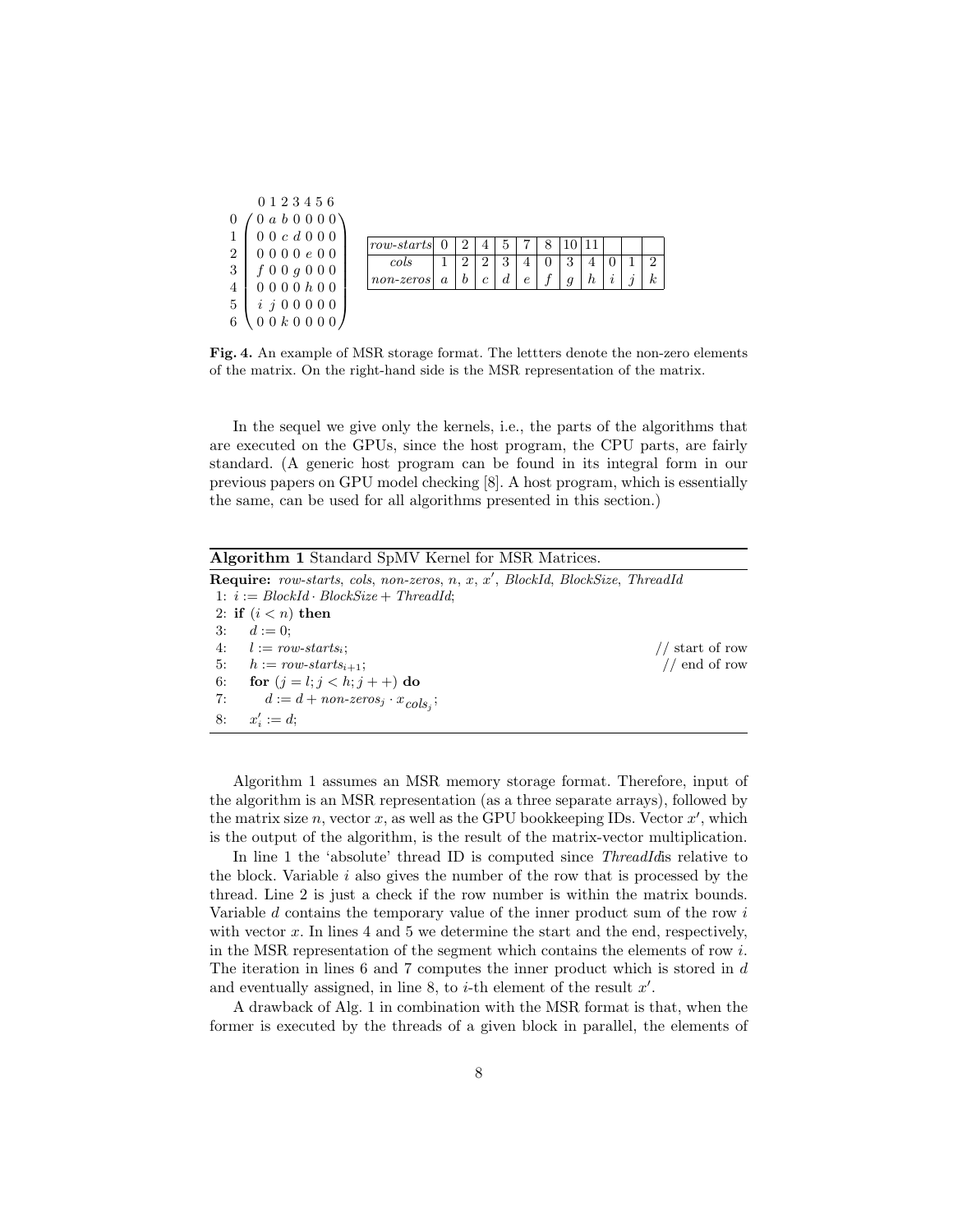array non-zeros, which are required by the threads, are not stored on consecutive memory locations. In the above example, assume a block size 4. Threads 0, 1, 2, and 3 of block 0, in their first iteration need access to the elements of non-zeros which are the first elements of the corresponding rows. These are the elements  $a, c, e,$  and  $f,$  (at positions 0, 2, 4, and 5), respectively. As a result of such a non-contiguous access, several cycles might be needed to fetch all elements of non-zeros. In contrast, if the elements were on a consecutive positions, i.e., if they could have been accessed in a coalesced way, just one access cycle would have been sufficient.

Note that this problem occurs also with the diagonally shaped matrices discussed in the previous section. Although the elements of  $x$ , which are processed in the same iteration by the threads of the same block, can be accessed in a coalesced way, this is still not the case with the non-zeroselements.

### 4.2 A Full-Warp SpMV Algorithm

The parallel execution of the different row-vector multiplications can be further improved. For this, we exploit the fact that the GPU groups the launched threads into warps. If threads in the same warp can access the memory in a coalesced way, data fetching will be done for all those threads in a single cycle.

To achieve coalesced access of the elements in a matrix within a warp of threads, we reorder its MSR representation such that the elements accessed in a warp are next to each other. First of all, to explicitly group the threads in warps, we introduce a new array named *seq-starts*, which partitions the matrix into segments, each containing as many consecutive rows as the warp size (apart from the last segment, possibly). Say the warp size is 4, then the example given earlier will now be rewritten as given below. The double vertical lines indicate the warp boundaries. Note that some "dummy" elements need to be added to keep the elements of the same row on equidistant intervals. However, as we will see also later in the experiments, this increase of memory is usually of no significance and it is amply compensated by the improved run times.

| $seg\text{-}starts  0 8 14$                                 |  |  |  |  |  |  |  |
|-------------------------------------------------------------|--|--|--|--|--|--|--|
| $\cos$                                                      |  |  |  |  |  |  |  |
| $ non\text{-}zeros  a c  e  f  b d 0.0 g  h i k 0.0 j 0.0 $ |  |  |  |  |  |  |  |

To exploit the modified matrix storage format, we introduce Algorithm 2. The new algorithm is a modification of Alg. 1 and features the same input and output, except for the fact that the matrix dimension  $n$  is replaced by two numbers  $n_s$  and  $n_{rem}$ . The former is the predefined number of segments, whereas  $n_{rem}$  is the number of rows in a possibly "incomplete" block, i.e., if the number of rows  $n$  is not divisible by the warp size. The latter is assumed to be given. If we assume for our running example matrix that we have just one block and a warp size 4, then this will result in  $n_s = 2$  and  $n_{rem} = 3$ .

Like in Alg. 1, we begin by computing the 'absolute' thread ID, which also determines the index of the processed row. Besides that, in line 2 the segment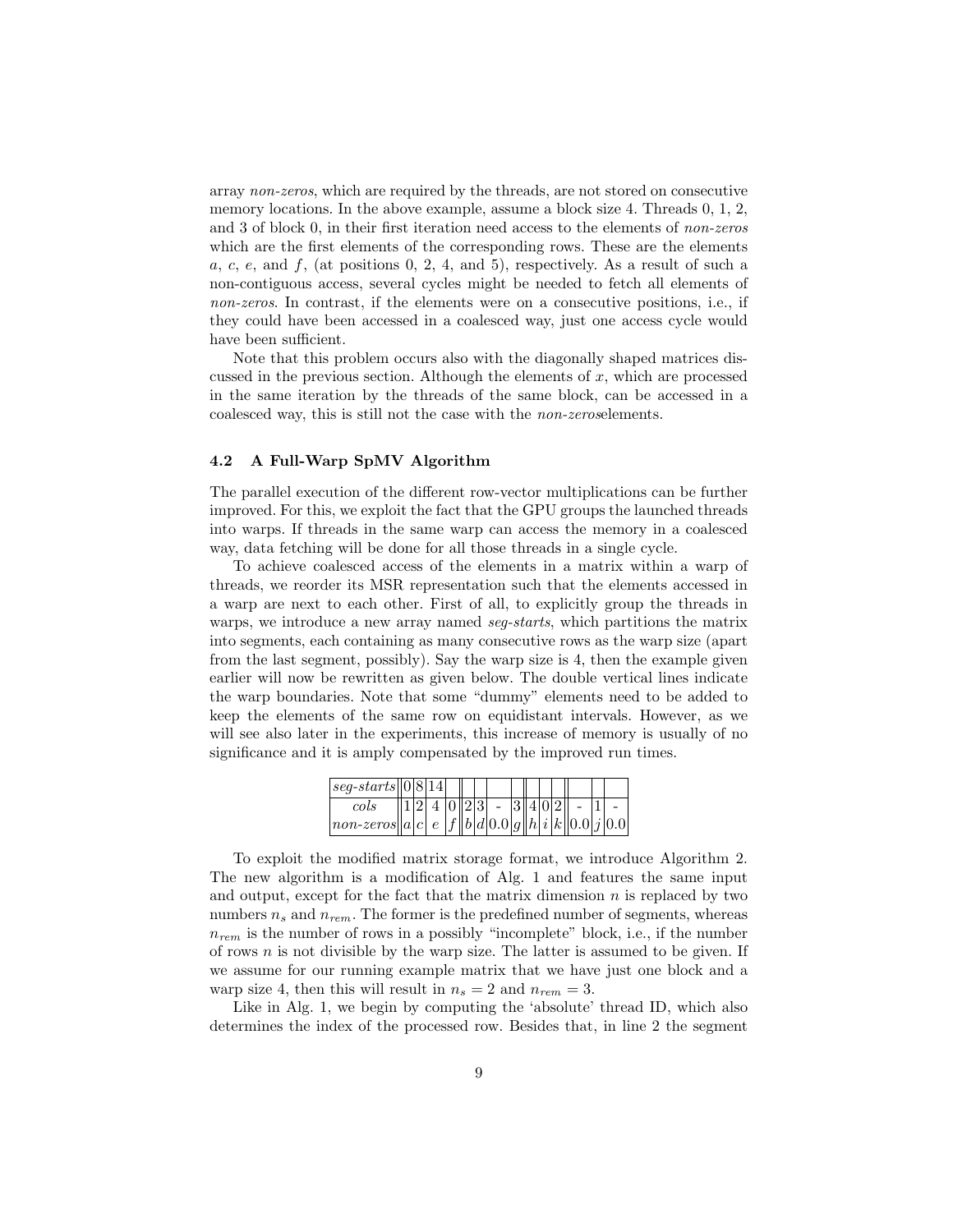Algorithm 2 SpMV Kernel for MSR Matrices reordered into warp segments.

**Require:** seg-starts, non-zeros,  $n_s$ ,  $n_{rem}$ ,  $x$ ,  $x'$ , BlockId, BlockSize, ThreadId 1:  $i := BlockId \cdot BlockSize + ThreadId;$ 2:  $\text{segid} := i / \text{WarpSize};$  // segment index 3: lane := ThreadId & (WarpSize - 1);  $\frac{1}{2}$  // thread index in warp 4:  $n = (n_s - 1) \cdot \text{WarpSize} + \text{n}_{\text{rem}};$ 5: if  $(i < n)$  then 6:  $d := 0;$ 7: if  $\text{segid} < n_s - 1$  then // determine segment size 8:  $skip := \n *WarpSize*;$ 9: else 10:  $skip := n_{rem}$ ; 11:  $l := \text{seg-starts}_{\text{segid}};$ <br>
12:  $h := \text{seg-starts}_{\text{segid-1}};$  // end of segment 12:  $h := seg\text{-}starts}_{segid+1};$ 13: for  $(j = l + lane; j < h; j = j + skip)$  do 14:  $d := d + non-zero s_j \cdot x_{cols_j};$  $15:$  $i' := d;$ 

ID segid is computed. As mentioned above, for our running example we will have two segments. In line 3 lane is computed which is an index of the thread within the warp, or in our case, since the warp and segment size are the same, it is also an index within the segment. In line 4 the matrix dimension  $n$  is recovered from the input values  $n_s$  and  $n_{rem}$ . The next difference compared to Alg. 1 is in lines 7-10. This is because, unlike in the original MSR format, in the new format the non-zeros elements, belonging to the same row (and therefor em, accessed by the same thread), are not stored contiguously. Instead they are dispersed regularly in the non-zeros array, i.e., separated by equal skip intervals. Not that in line 8 the skip for the last block is set to  $n_{rem}$ . The start and end of the for iteration are computed in lines 11 and 12, respectively, and they coincide with the start and end of the segment which contains thread (row)  $i$ . The for iteration in line 13 is started with an offset lane to take into account the relative position of the thread within the segment and the loop counter  $j$  is increased with step skip to ensure that each thread fetches the elements of row i.

One can see that for our running example with one block and two segments of size 4, threads 0, 1, 2, and 3 of the first segment will access the first iteration the first four elements of non-zeros, a, b, c, and d, respectively.

#### 4.3 A Half-Warp SpMV Algorithm

The same coalescing approach can be used to obtain a matrix representation supporting the use of segments whose number of rows is at most half the warp size. In that setting, assigning a warp of threads to each segment allows to use two threads per row. When rewriting the MSR representation of a matrix, we ensure that the elements of rows in a warp are grouped in pairs, as shown in the following example: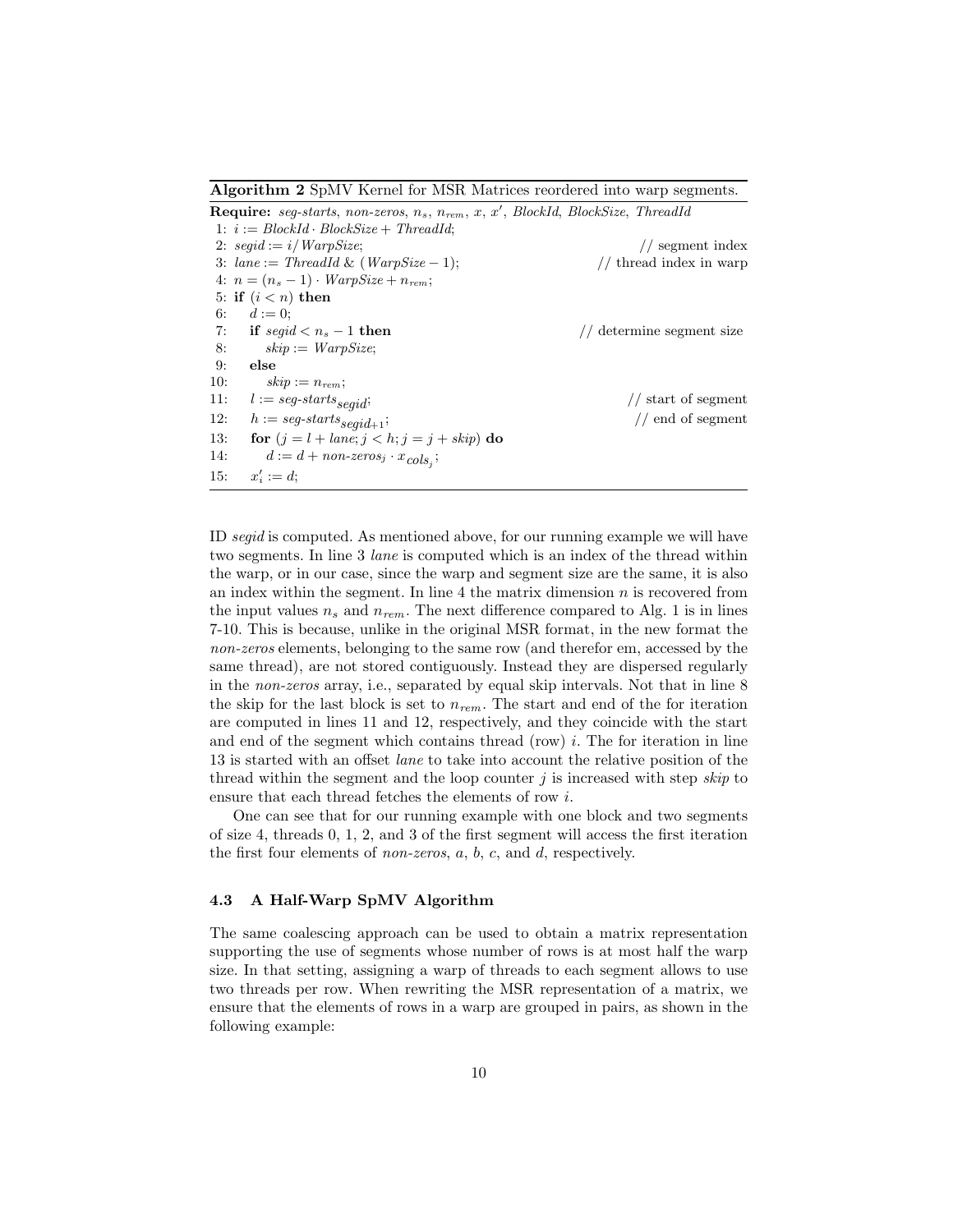| $ seg\text{-}starts  0 4 8 12$                             |  |  |  |  |  |  |  |
|------------------------------------------------------------|--|--|--|--|--|--|--|
| cols                                                       |  |  |  |  |  |  |  |
| $ non\text{-}zeros  a b c d  e 0.0 f g  h 0.0 i j  k 0.0 $ |  |  |  |  |  |  |  |

Algorithm 3 SpMV Kernel for MSR Matrices reordered into half warp segments.

|     | <b>Require:</b> seg-starts, non-zeros, $n_s$ , $n_{rem}$ , x, x', BlockId, BlockSize, ThreadId |                            |
|-----|------------------------------------------------------------------------------------------------|----------------------------|
|     | 1: _shared_ volatile double shared Threads $PerBlock/2$ ;                                      | // to store results        |
|     | 2: $i := BlockId \cdot BlockSize + ThreadId;$                                                  |                            |
|     | 3: $\text{seqid} := i / \text{WarpSize};$                                                      | $//$ segment index         |
|     | 4: $lane := ThreadId & (WarpSize - 1);$                                                        | // thread index in warp    |
|     | 5: $row := i/2$                                                                                | // row id                  |
|     | 6: $n = (n_s - 1) \cdot (WarpSize/2) + n_{rem};$                                               |                            |
|     | 7: if $(row < n)$ then                                                                         |                            |
| 8:  | $d := 0$                                                                                       |                            |
| 9:  | if $\text{seqid} < n_s - 1$ then                                                               | // determine segment size  |
| 10: | $skip := WarpSize;$                                                                            |                            |
| 11: | else                                                                                           |                            |
| 12: | $skip := n_{rem} \cdot 2;$                                                                     |                            |
| 13: | $l := seg\text{-}starts_{seqid};$                                                              | // start of segment        |
| 14: | $h := \textit{seg-stats}_{\textit{seqid}+1};$                                                  | $//$ end of segment        |
| 15: | for $(j = l + lane; j < h; j = j + skip)$ do                                                   |                            |
| 16: | $d := d + non-zeros_j \cdot x_{cols_i};$                                                       |                            |
| 17: | if lane $\%$ 2 then                                                                            | determine thread id in row |
| 18: | shared ThreadId/2 $:= d$ ;                                                                     |                            |
| 19: | if $\frac{1}{\tan \theta}$ $\frac{1}{2}$ then                                                  | // accumulate results      |
| 20: | $x'_{\text{row}} := d + \text{shared}[\text{ThreadId}/2];$                                     |                            |

Corresponding to the new storage format is the half-warp based Algorithm 3. This algorithm requires the same data as its full-warp counterpart Alg. 2. In line 1 array shared, which resides in the shared memory, is defined. Recall that the shared memory is accessible by all threads that belong to the same block and it is around two orders of magnitude faster than the main GPU memory in which both the matrix and the vector are stored. In this algorithm the inner product of one row with the vector is done by two threads. So, the final result should be a sum of the two partial sums produced by each of the thread. Thus each thread sets its end sum in a corresponding element of shared. The assignments in lines 2-4 are the same as in Alg. 2. Only this time, since two threads are processing one row, i does not correspond to the row index. So, we compute the latter in line 5. The lines 6-16 are like in Alg. 2. The only subtlety is that the segment size is halved, the skip for the last block is set to  $n_{rem} \cdot 2$ . The main difference with Alg. 2 is in lines 17-20. This piece of code actually checks if *lane*, the index of the thread within the segment is even or odd. In the ID is odd, then the end result (partial sum of the inner product) is saved in the corresponding element of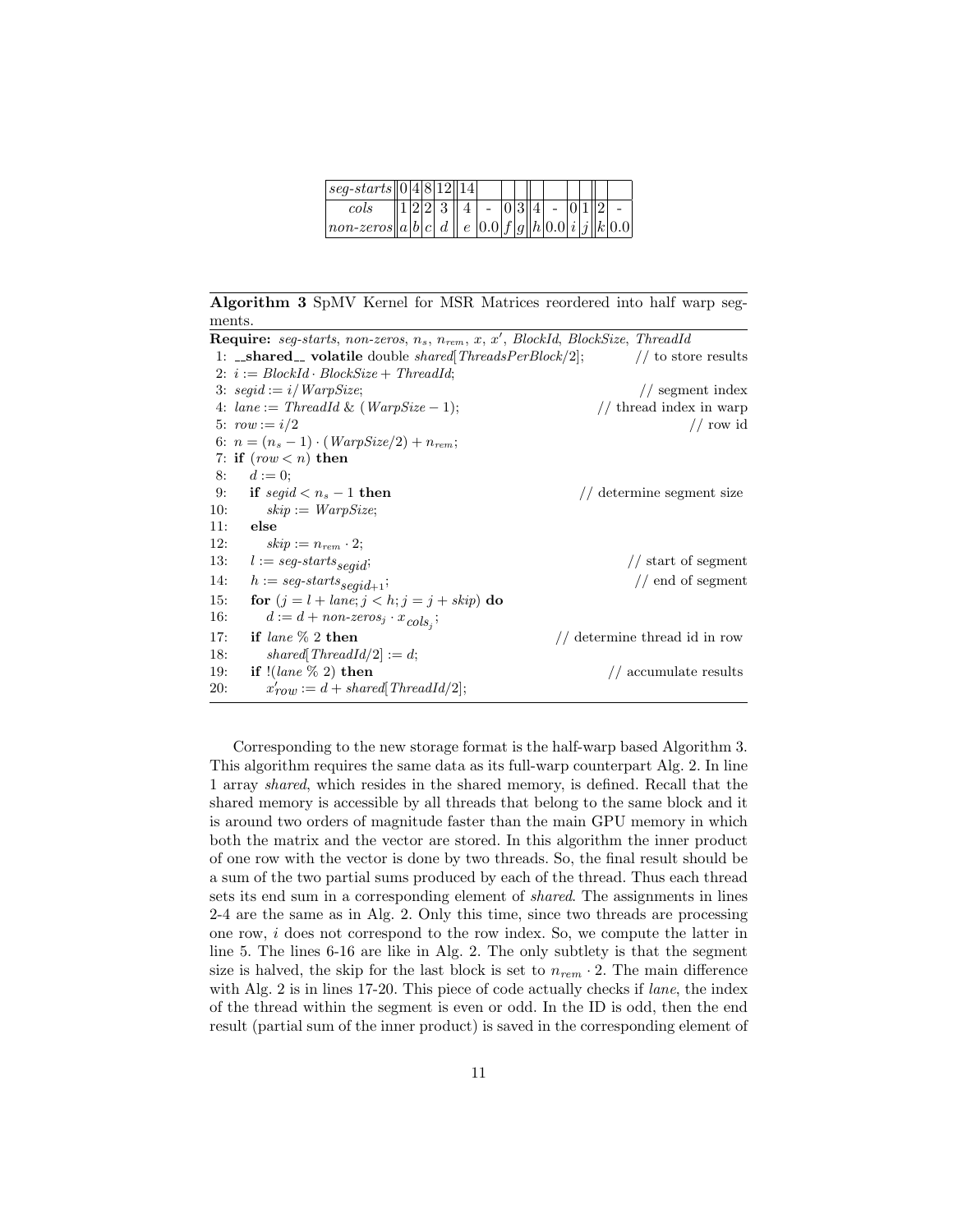shared. Otherwise, the end result for the row is produced by adding the partial result from *shared* by the other thread which processes the same row.

Again, one can see that the algorithm in combination with the matrix storage ensures a coalesced access of the threads within a segment and block to the matrix elements.

# 5 Experimental Results

The BFS reindexing as well as the half and full-warp methods were implemented in GPU-PRISM 4.0  $[10]$ ,<sup>2</sup> an extension of the model checker PRISM version 4.0. We conducted a number of experiments with our implementations on a 64-bit computer running Ubuntu 10.10 with CUDA version 4.1, both the Software Development Kit and the driver. It runs on an AMD Athlon(tm) 64 X2 Dual-Core Processor 3800+ running at 2 GHz with 4 GB RAM, and has an NVIDIA GPU GeForce GTX 480 with 1.5 GB global memory and 480 cores running at 1.4 GHz. As block size, we used 512 threads.

The data of the experiments were both represented in MSR format, and in the special compact MSR (CMSR) format [16], which was specifically designed to efficiently store matrices representing probabilistic models. These matrices tend to be not only sparse, but also contain a relatively small number of distinct values. This is exploited in CMSR by keeping these values in a separate array, and storing pointers to these values, instead of the values themselves, in the non-zeros array. In [16], it is remarked that besides memory benefits, CMSR also tends to speed up the computations, due to caching effects. Intuitively, in the GPU setting, the use of the CMSR format instead of the MSR format reduces the potential for coalesced memory access; the best one can do is reorder the pointers to the values, not the values themselves. Since CMSR is used by default in PRISM, and SpMV on a CPU with the CMSR format usually outperforms SpMV with MSR, it is crucial that we test the efficiency of the half- and full-warp methods with CMSR, as well.

All models that we used in our experiments were taken from the standard distribution of PRISM. Table 1 shows the common characteristics of the experiments. The first and the second column, respectively, contain the name of the instance (depending on the parameter values) of the model. The third column denotes the number of the property in the property file that comes with each model. The last two columns give the number of reachable states and the number of iterations required to solve the system of linear equations represented by the combination of the model and the property to check, using the Jacobi method.

Table 2 presents the results obtained when using standard GPU SpMV on both the original MSR matrices, as produced by PRISM, and the BFS-reindexed ones. As in the previous table, the first two columns give the name and instance of the model. The next column gives the consumed memory which is the same in both cases, since the data storage format is unchanged. Columns 4 and 5 contain

 $^2$  http://www.win.tue.nl/~awijs/software.html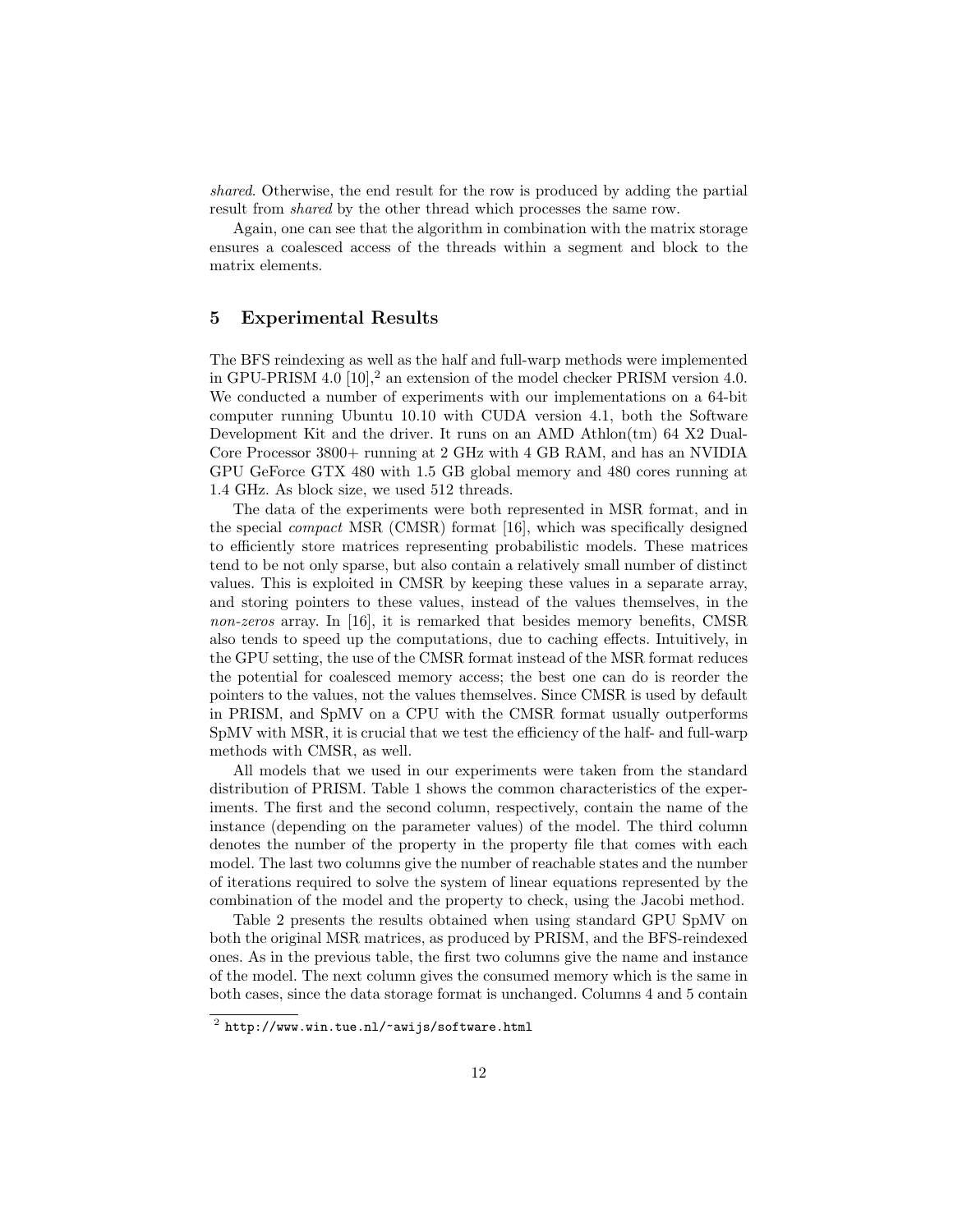| Model Inst. Prop.   |      |                |           | $n$ Iterations |
|---------------------|------|----------------|-----------|----------------|
| herman              | 15/5 | 3              | 32,768    | 245            |
| cluster             | 320  | 1              | 3,704,340 | 5,107          |
| cluster             | 464  | 1              | 7,776,660 | 23,932         |
| $tandem$ 1,023      |      | $\mathbf{1}$   | 2,096,128 | 16,326         |
| $t$ andem $ 2,047 $ |      | 1              | 8,386,560 | 24,141         |
| kanban              | 5    | 1              | 2,546,432 | 663            |
| fms                 | 7    | 1              | 1,639,440 | 1,258          |
| fms                 | 8    | 1              | 4,459,455 | 1,438          |
| polling             | 17   | $\overline{4}$ | 3,342,336 | 4,732          |
| polling             | 18   | 4              | 7,077,888 | 4,880          |

Table 1. Information on the protocol properties.

the times with the PRISM and reindexed matrix, respectively. The last column gives the speed up factor which is obtained by dividing the original time with the time obtained with the reindexed matrix.

Table 2. Performance of standard SpMV on MSR and BFS-reindexed MSR data.

|                 |     |     |        | Model Inst. mem. orig. time +BFS time Factor |      |
|-----------------|-----|-----|--------|----------------------------------------------|------|
| herman          | 15  | 165 | 15.50  | 12.46                                        | 1.24 |
| cluster         | 320 | 305 | 45.45  | 44.79                                        | 1.01 |
| cluster         | 464 | 642 | 440.16 | 443.06                                       | 0.99 |
| $tandem$ 1,023  |     | 139 | 39.56  | 43.91                                        | 0.90 |
| $tandem$ 2.047  |     | 559 | 228.18 | 255.57                                       | 0.89 |
| kanban          | 5   | 347 | 14.78  | 15.34                                        | 0.96 |
| f <sub>ms</sub> | 7   | 198 | 15.18  | 15.08                                        | 1.01 |
| f <sub>ms</sub> | 8   | 560 | 52.14  | 50.28                                        | 1.04 |
| polling         | 17  | 295 | 77.25  | 66.21                                        | 1.17 |
| polling         | 18  | 646 | 184.12 | 160.77                                       | 1.15 |

In most of the cases there is some speed up which is probably due to the coalesced access to the vector elements. On the other hand, the best result is achieved for an instance of herman, which has the 'fractal' structure and it is invariant under the reindexing. This could be due to the fact that during the reindexing, the matrix and the correspondingly permuted vector are copied to a new data structure. Although the new structures are conceptually identical to the original MSR-based structures of PRISM, they might provide a faster memory access. Obviously, a more thorough analysis is needed to explain this phenomenon. In general, although the results are not conclusive, it seems that the reindexing itself is able to produce some speed up.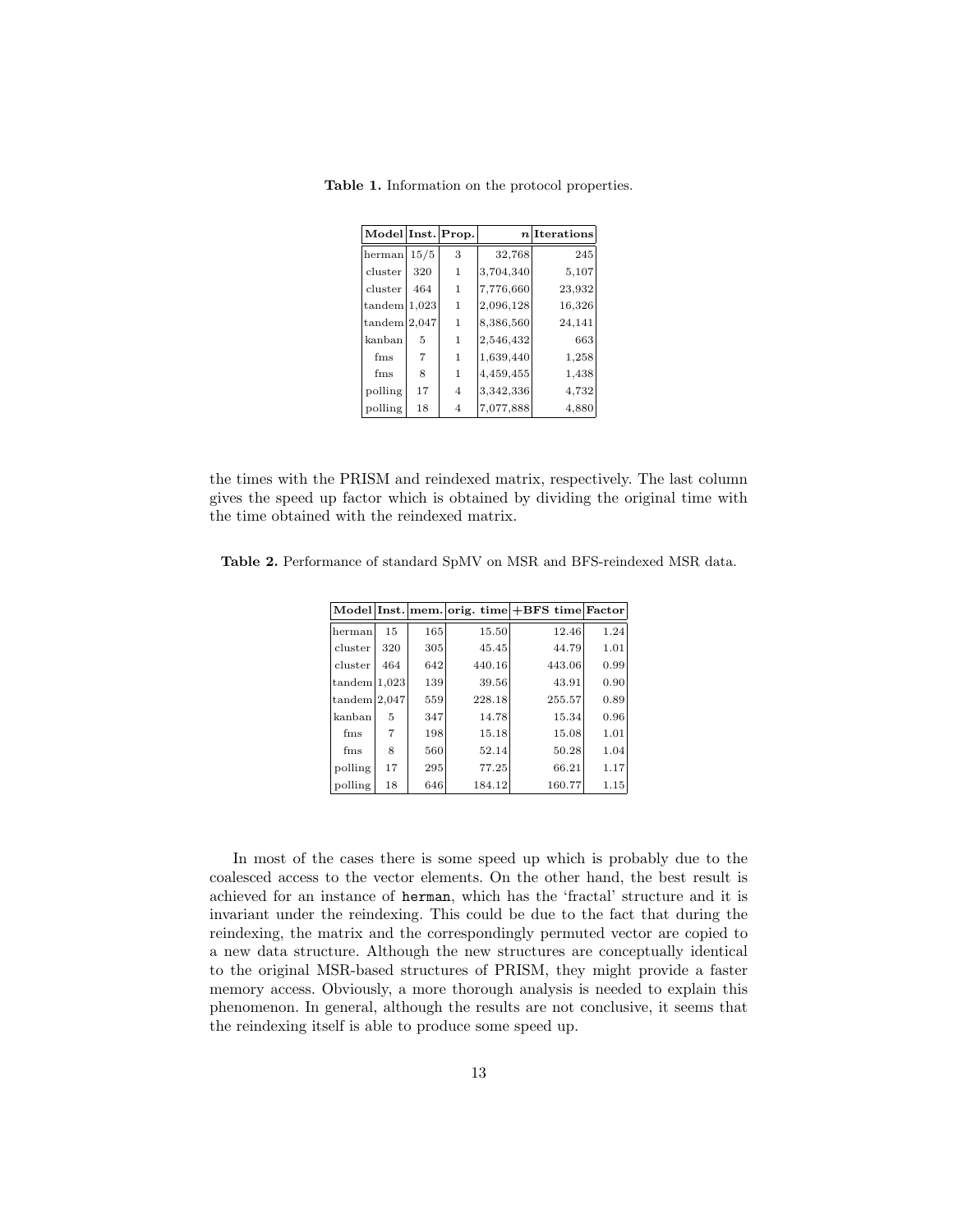Table 3 shows the results when applying the new algorithms using row segments to coalesce memory access. SpMV(WL) and SpMV(HWL) denote the algorithms with full- and half-warp segment size, respectively. For both algorithms the memory use in megabytes, and run time in seconds are shown. The last column contains the maximal speed up factor with respect to the standard GPU-PRISM (without BFS reindexing), which can be found in Table 2.

| Model Inst.   |                |      |            |           | Original matrix                                        |               |       |            |           | BFS reindexed matrix |        |
|---------------|----------------|------|------------|-----------|--------------------------------------------------------|---------------|-------|------------|-----------|----------------------|--------|
|               |                |      |            |           | $SpMV(WL)/SpMV(HWL)/Factor(SpMV(WL)/SpMV(HWL)/Factor/$ |               |       |            |           |                      |        |
|               |                | mem. |            | time mem. | time                                                   | $(max.)$ mem. |       |            | time mem. | time                 | (max.) |
| herman        | 15             | 692  | 9.90       | 520       | 3.43                                                   | 4.51          | 692   | 5.60       | 520       | 3.43                 | 4.52   |
| cluster       | 320            | 372  | 21.47      | 386       | 26.52                                                  | 2.12          | 320   | 18.35      | 434       | 25.50                | 2.48   |
| cluster       | 464            |      | 781 211.65 | 811       | 259.69                                                 | 2.08          |       | 669 178.94 | 909       | 247.81               | 2.46   |
| tandem[1,023] |                | 132  | 27.18      | 144       | 24.73                                                  | 1.60          | 144   | 29.90      | 192       | 41.00                | 1.32   |
| tandem[2,047] |                |      | 528 159.38 | 577       | 96.15                                                  | 2.37          |       | 576 172.07 | 769       | 234.40               | 1.32   |
| kanban        | 5              | 384  | 2.98       | 390       | 3.29                                                   | 4.99          | 406   | 3.25       | 467       | 3.52                 | 4.55   |
| ${\rm rms}$   | $\overline{7}$ | 248  | 3.88       | 242       | 4.30                                                   | 3.91          | 261   | 3.93       | 261       | 4.30                 | 3.86   |
| fms           | 8              | 700  | 12.87      | 684       | 13.82                                                  | 4.05          | 746   | 12.73      | 745       | 13.43                | 4.10   |
| polling       | 17             | 329  | 20.43      | 329       | 23.31                                                  | 3.78          | 496   | 25.86      | 505       | 30.42                | 2.99   |
| polling       | 18             | 717  | 46.62      | 718       | 51.77                                                  | 3.95          | 1,090 | 58.63      | 1,110     | 67.79                | 3.14   |

Table 3. Performance of SpMV(WL) and SpMV(HWL) on MSR data.

For the original matrices, again the best speed up of 4.51 is obtained with herman, but this time this is paid with around the same factor of memory increase. The speed ups with the other models though are achieved with quite acceptable price in memory. It is important to note that the half-warp algorithm produces the best results only for the herman case; in all other cases the full-warp algorithm is the fastest. The herman matrices are relatively dense compared to the others, which supports the observation in related work, e.g. [6], that further parallelisation of individual row-vector multiplications, i.e. using multiple threads per row, often does not pay off for sparse matrices. In [6], this is related to assigning warps to rows, but here, even two threads per row does not outperform one thread per row, when typical sparse matrices of probabilistic models are used.

Table 3 also contains the results when using combinations of the new algorithms, i.e. first reindexing the matrix using BFS, and then partitioning the rows into segments. One can see that the results with herman are unaffected by the reindexing. This is in accord with our intuition since the transition matrix of this model is virtually invariant under the BFS reindexing. The results for cluster show that with the full-warp version of the algorithm, the BFS reindexing results in some gain in memory. Also the reindexing results in some additional speedup. For the other examples though, the reindexing causes deterioration of both the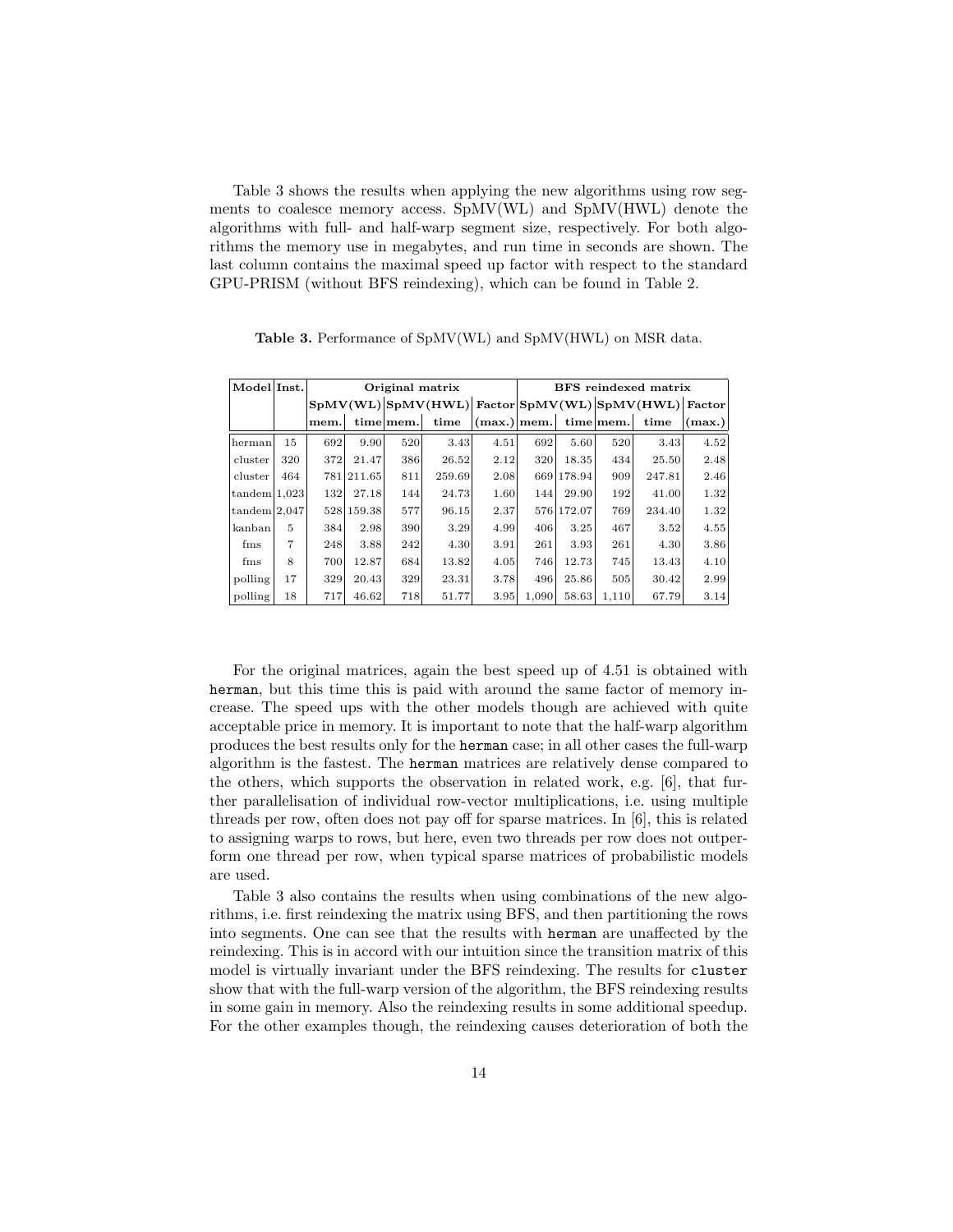speed ups and the memory usage, suggesting that BFS reindexing is a technique which does not combine well with the improved SpMV methods.

|                      |     |     |        | Model Inst. mem. orig.time +BFStime Factor |      |
|----------------------|-----|-----|--------|--------------------------------------------|------|
| herman               | 15  | 55  | 8.70   | 8.62                                       | 1.01 |
| cluster              | 320 | 146 | 20.81  | 19.66                                      | 1.06 |
| cluster              | 464 | 308 | 203.05 | 197.19                                     | 1.03 |
| $tandem$ 1,023       |     | 71  | 22.77  | 23.77                                      | 0.98 |
| $tandem \vert 2,047$ |     | 287 | 124.17 | 135.17                                     | 0.92 |
| kanban               | 5   | 146 | 4.81   | 5.20                                       | 0.93 |
| f <sub>ms</sub>      | 7   | 86  | 5.75   | 5.76                                       | 1.00 |
| f <sub>ms</sub>      | 8   | 240 | 19.70  | 19.13                                      | 1.03 |
| polling              | 17  | 189 | 35.65  | 41.44                                      | 0.86 |
| polling              | 18  | 414 | 80.43  | 96.29                                      | 0.84 |

Table 4. Performance of standard SpMV on CMSR and BFS-reindexed CMSR data.

Tables 4 and 5 show the results for the same model instances as Tables 2 and 3, but now using the CMSR data storage format. As expected, overall, the achieved speedups are not as high as when using MSR. BFS reindexing even shows a negative effect in combination with standard SpMV. It seems that the reindexing disturbs the optimization introduced by the CMSR storage format. Further research is required to determine the exact cause. The full-warp algorithm, however, still produces in most cases a speedup of two times. For the models cluster and tandem, it does not result in a speedup, which seems to be related to the fact that their matrices are perfect diagonals, and therefore probably already lead to relatively coalesced data access in SpMV. Finally, as when using MSR, the half-warp algorithm only outperforms the full-warp algorithm for the herman case.

# 6 Conclusions, Prospects and Related Work

We gave an overview and analysis of the state spaces that arise in probabilistic model checking, as represented by their corresponding transition probability matrices. Most of them show regular patterns and diagonally shaped matrices are prevailing. Based on this analysis, we suggested three methods for improving the run times of the model checking algorithms. All methods were implemented in GPU-PRISM, an extension of the probabilistic model checker PRISM.

Our first method performs a BFS-based reindexing of the states, which potentially leads to more compact representations of the matrices. The experiments with our implementation show that for some models the BFS reindexing can accelerate the model checking algorithms on GPUs.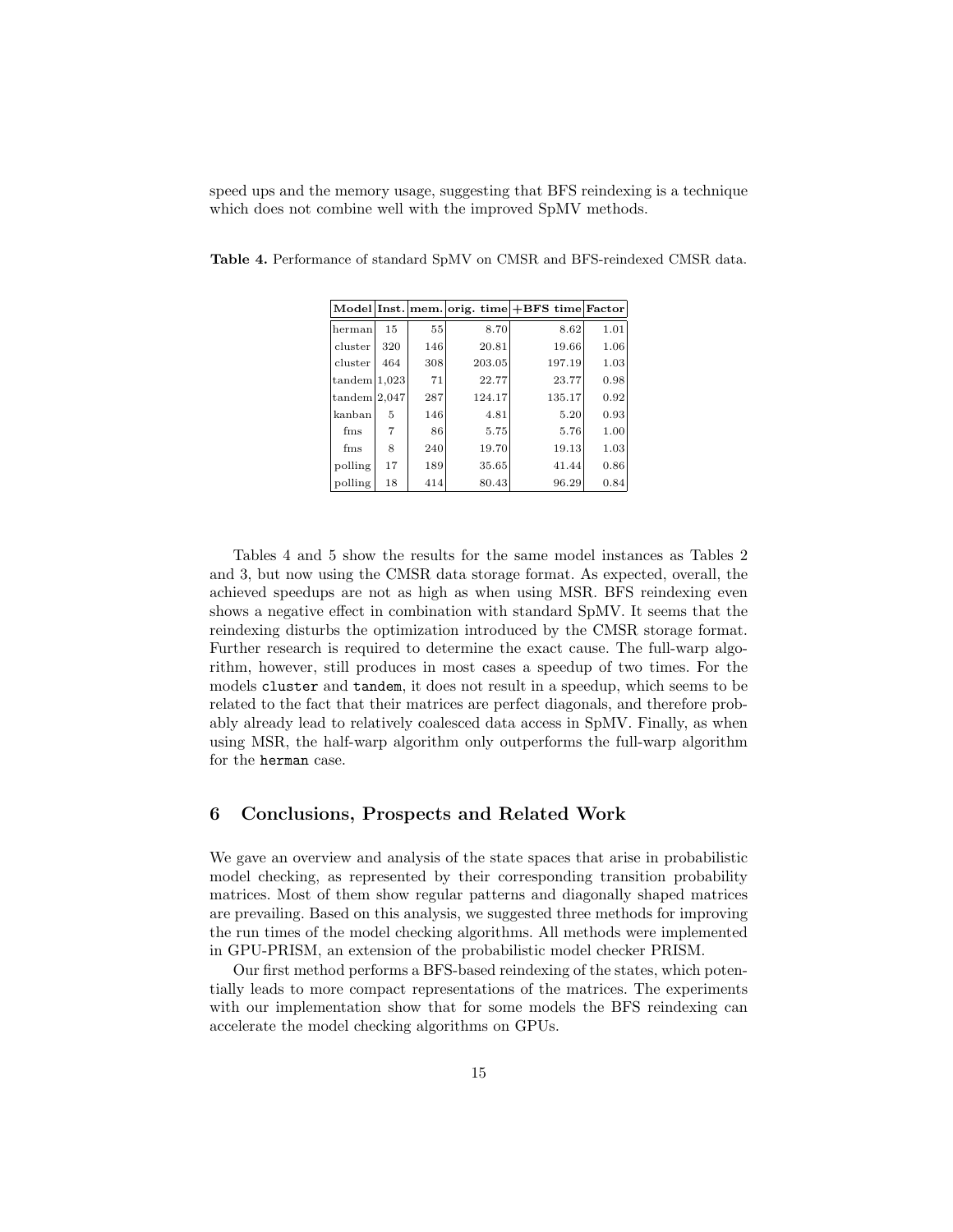| Model Inst.          |                |      |            | Original matrix |        |               | BFS reindexed matrix |            |                                                                      |        |        |  |  |  |
|----------------------|----------------|------|------------|-----------------|--------|---------------|----------------------|------------|----------------------------------------------------------------------|--------|--------|--|--|--|
|                      |                |      |            |                 |        |               |                      |            | $SpMV(WL)$  Sp $MV(HWL)$   Factor Sp $MV(WL)$  Sp $MV(HWL)$   Factor |        |        |  |  |  |
|                      |                | mem. |            | time mem.       | time   | $(max.)$ mem. |                      |            | time mem.                                                            | time   | (max.) |  |  |  |
| herman               | 15             | 231  | 5.48       | 173             | 3.56   | 2.44          | 692                  | 5.60       | 520                                                                  | 3.43   | 2.54   |  |  |  |
| cluster              | 320            | 159  | 17.05      | 164             | 24.57  | 1.22          | 142                  | 15.09      | 152                                                                  | 23.93  | 1,38   |  |  |  |
| cluster              | 464            |      | 335 175.40 | 346             | 255.72 | 1.16          |                      | 298 162.17 | 319                                                                  | 253.89 | 1.25   |  |  |  |
| $tandem$ 1,023       |                | 64   | 23.77      | 68              | 39.34  | 0.96          | 68                   | 25.22      | 68                                                                   | 39.85  | 0.90   |  |  |  |
| $tandem \vert 2.047$ |                |      | 256 139.42 | 273             | 230.46 | 0.89          |                      | 272 146.78 | 273                                                                  | 231.25 | 0.85   |  |  |  |
| kanban               | 5              | 152  | 2.18       | 154             | 2.84   | 2.21          | 159                  | 2.37       | 161                                                                  | 3.05   | 2.03   |  |  |  |
| ${\rm fms}$          | $\overline{7}$ | 98   | 3.03       | 96              | 3.89   | 1.90          | 102                  | 3.08       | 102                                                                  | 3.87   | 1.87   |  |  |  |
| ${\rm rms}$          | 8              | 276  | 9.92       | 271             | 12.64  | 1.99          | 291                  | 9.69       | 291                                                                  | 12.06  | 2.03   |  |  |  |
| polling              | 17             | 208  | 18.32      | 209             | 26.63  | 1.95          | 204                  | 19.37      | 207                                                                  | 27.50  | 1.84   |  |  |  |
| polling              | 18             | 455  | 37.89      | 456             | 58.48  | 2.12          | 447                  | 42.89      | 453                                                                  | 58.16  | 1.88   |  |  |  |

Table 5. Performance of SpMV(WL) and SpMV(HWL) on CMSR data.

Additionally, we proposed two methods that group the threads in segments. By choosing the segment size to coincide with a full or half-warp size, together with appropriate modifications of the data representation, one can achieve a coalesced access to the main GPU memory. The experiments showed that in some cases the model checking algorithms can be accelerated more than four times. Also combinations of the two coalescing methods with the BFS reindexing can produce some additional speed ups.

We intend to perform more experiments with different models from the PRISM set of examples as well as from other sources. Also it would be worth to explore further the structure of the state spaces. A special challenge in that direction could be the fractal-like structures which were observed in one of the examples. This can be potentially used to optimize the storage of the state spaces as well as the run times of the algorithms.

Related work. GPU model checking was a logical continuation of the concept of multi-core model checking [15]. Besides the above mentioned introductory papers on GPU (probabilistic) model checking [8–10], several algorithms for sparse matrix vector multiplication, which exist in the literature, were recently tested in the context of probabilistic model checking [12]. This work to a significant extent complements our previous work in [8,9]. The paper seems to confirm our hypothesis presented there that our algorithms for GPU probabilistic model checking from [8] are superior to the class of Krylov methods, representatives of which were tested in [12].

An overview of algorithms for sparse matrix-vector multiplication can be found in [20]. Several methods for sparse vector matrix multiplication were discussed in [6, 7]. Among them are also methods for diagonally shaped sparse matrices, which could play an important role in probabilistic model checking. They consider algorithms which are analogous with our half-warp algorithm, in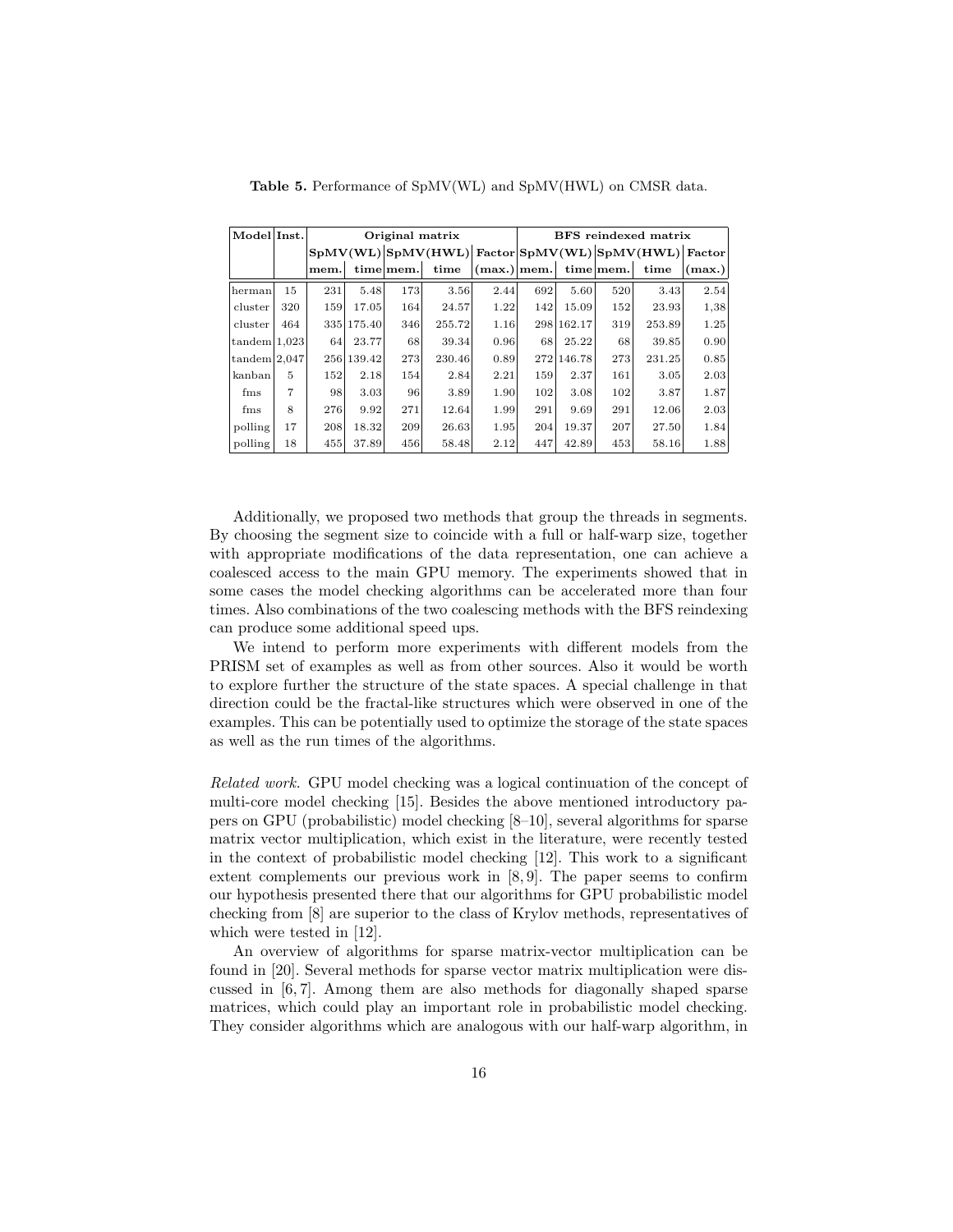which several threads process one row. They conclude that this really gives results only if the matrices are dense. In a sense this is confirmed with our results with the half-warp algorithm. Often we do not get any improvement although a row is processed with only two threads. Compared to our work, they do not consider BFS reindexing, but the most important difference is that we group the rows in segments of one- and half-warp sizes, which is not the case in their work. Also our matrix and vector memory storage differs from the ones used by them.

In [19] the authors propose to speed up probabilistic model checking, by exploiting the structure of the underlying Markov chains, for sequential algorithms. It might be interesting to investigate a combination of the findings about the structure of the state spaces presented in this paper and their in the GPU context.

Previous algorithms for probabilistic model checking were almost exclusively designed for distributed architectures, i.e., clusters [5, 11]. They were focused on increasing the state spaces of the models instead of the runtimes and minimizing the communication overhead between instead of the the memory latency. In [1] a shared memory algorithm is introduced for CTMC construction, but the algorithms employed there are quite different from our approach.

There are other publications that deal with different kinds of model checking on GPUs that do not involve probabilities  $(e.g., [14, 4])$ . They use algorithms which are quite different from the ones presented in this paper.

### References

- 1. S.C. Allmaier, M. Kowarschik, G. Horton, State Space Construction and Steadystate Solution of GSPNs on a Shared-Memory Multiprocessor, Proc. 7th Intt. Workshop on Petri Nets and Performance Models (PNPM'97), pp. 112-121, IEEE Comp. Soc. Press, 1997.
- 2. C. Baier, J.-P. Katoen, Principles of Model Checking, MIT Press, 950 pp, 2008.
- 3. C. Baier, J.-P. Katoen, H. Hermanns, B. Haverkort, Model-Checking Algorithms for Contiuous-Time Markov Chains, IEEE Transactions on Software Engineering, 29(6):524-541, 2003.
- 4. J. Barnat, L. Brim, M. Ceska, T. Lamr, CUDA Accelerated LTL Model Checking, IEEE 15th International Conference on Parallel and Distributed Systems, ICPADS 2009, pp. 34-41, IEEE, 2009.
- 5. A. Bell, B.R. Haverkort, Distribute Disk-based Algorithms for Model Checking Very Large Markov Chains, Formal Methods in System Design 29:177-196, Springer, 2006.
- 6. N. Bell, M. Garland, Efficient Sparse Matrix-Vector Multiplication on CUDA NVIDIA Technical Report NVR-2008-004, December 2008.
- 7. N. Bell, M. Garland, Implementing sparse matrix-vector multiplication on throughput-oriented processors, Proceedings of the ACM/IEEE Conference on High Performance Computing, SC 2009, ACM, 2009.
- 8. D. Bošnački, S. Edelkamp, D. Sulewski, *Efficient Probabilistic Model Checking on* General Purpose Graphics Processors Proc. 16th International SPIN Workshop, LNCS 5578, pp. 32–49, Springer, 2009.
- 9. D. Bošnački, S. Edelkamp, D. Sulewski, A.J. Wijs, Parallel probabilistic model checking on general purpose graphics processors, STTT, 13:1,21-35, 2011.